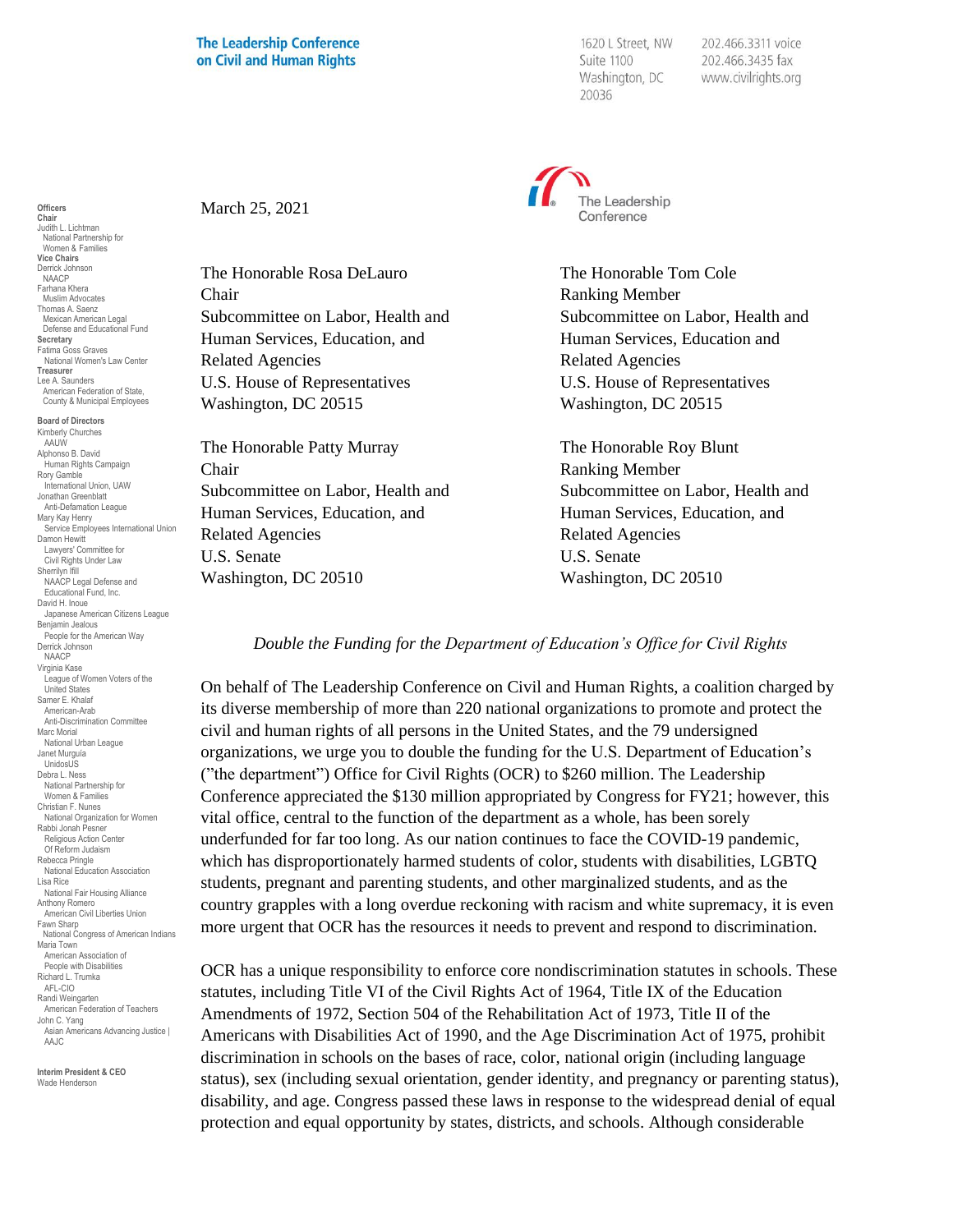March 25, 2021 Page 2 of 5



progress has been made in the decades since these laws were passed, they continue to serve a vital function in the face of ongoing discrimination.

OCR's enforcement, policy, technical assistance, and data responsibilities have considerable impact on whether or not students' access to equal educational opportunities are meaningful and whether the rights of marginalized students to receive the supports and opportunities they deserve to achieve their dreams are actualized. These responsibilities are central to the work of the Department of Education. When the department was established in 1980, there were only 41 million students in public schools and only 12 million students enrolled in institutions of higher education. Today, there are 51 million K12 students and 20 million students enrolled in higher ed, representing a significant increase in the number of students the department must serve. The Office for Civil Rights has been woefully underfunded for many years, especially when staffing is compared to the number of complaints. Although OCR received almost five times as many complaints in 2016 as the office received in 1980, the number of staff was cut in half over that same time period.<sup>1</sup> Furthermore, we have seen a 187 percent increase in the number of complaints that OCR received between 2008 and 2019.<sup>2</sup> And recent events, including the integration of virtual learning into the academic experience, as well as the national reckoning with violent policing and the impacts of racism on students, demonstrate that the issues facing OCR are more complex than ever. Students, families, communities, and Congress will not receive vigorous enforcement of civil rights laws as long as the office is denied the resources needed to fulfill its congressional mandate.<sup>3</sup> Congress must provide robust funding for OCR to ensure that the office as well as the Department of Education can carry out its most essential duties, including through:

## **Accurate, Timely, and Accessible Data from the Civil Rights Data Collection (CRDC)**

OCR is responsible for collecting and reporting the data needed to identify where students do – and do not – have equal opportunity in education. The CRDC plays an important role in ensuring OCR takes its civil rights responsibilities seriously and provides schools with the tools they need to address disparities. Disaggregated data reported in the CRDC by race, ethnicity, native language, socioeconomic status, English learner status, disability status, disability type, and sex (including sexual orientation and gender identity) help us to know about students' experiences in schools and whether all students have equal access to education. Effective data collection and dissemination are necessary for evaluation and review of all other programs and activities. OCR must be sufficiently funded to conduct universal annual data collection and to ensure the safety and accuracy of that data. Insufficient funding for OCR has limited the scope, frequency, and public accessibility of the CRDC, hampering the ability of the department to fulfill its legal obligations and undermining our shared interest in the best education for every child.

## **Clear Guidance, Regulation, and Technical Assistance to Facilitate Compliance**

Regulation and guidance are critical tools that help to prevent unlawful discrimination from occurring in the first place – the primary goal of the department, education system, advocates, and families. The

<sup>1</sup> See:<https://www2.ed.gov/about/reports/annual/ocr/report-to-president-and-secretary-of-education-2013-14.pdf> and [https://www2.ed.gov/about/reports/annual/ocr/report-to-president-and-secretary-of-education-2016.pdf.](https://www2.ed.gov/about/reports/annual/ocr/report-to-president-and-secretary-of-education-2016.pdf) 

<sup>2</sup> See: [https://www2.ed.gov/about/overview/budget/budget19/justifications/z-ocr.pdf.](https://www2.ed.gov/about/overview/budget/budget19/justifications/z-ocr.pdf)

<sup>&</sup>lt;sup>3</sup> OCR's mission is to ensure equal access to education and to promote educational excellence through vigorous enforcement of civil rights in our nation's schools. See[: https://www2.ed.gov/about/offices/list/ocr/index.html](https://www2.ed.gov/about/offices/list/ocr/index.html)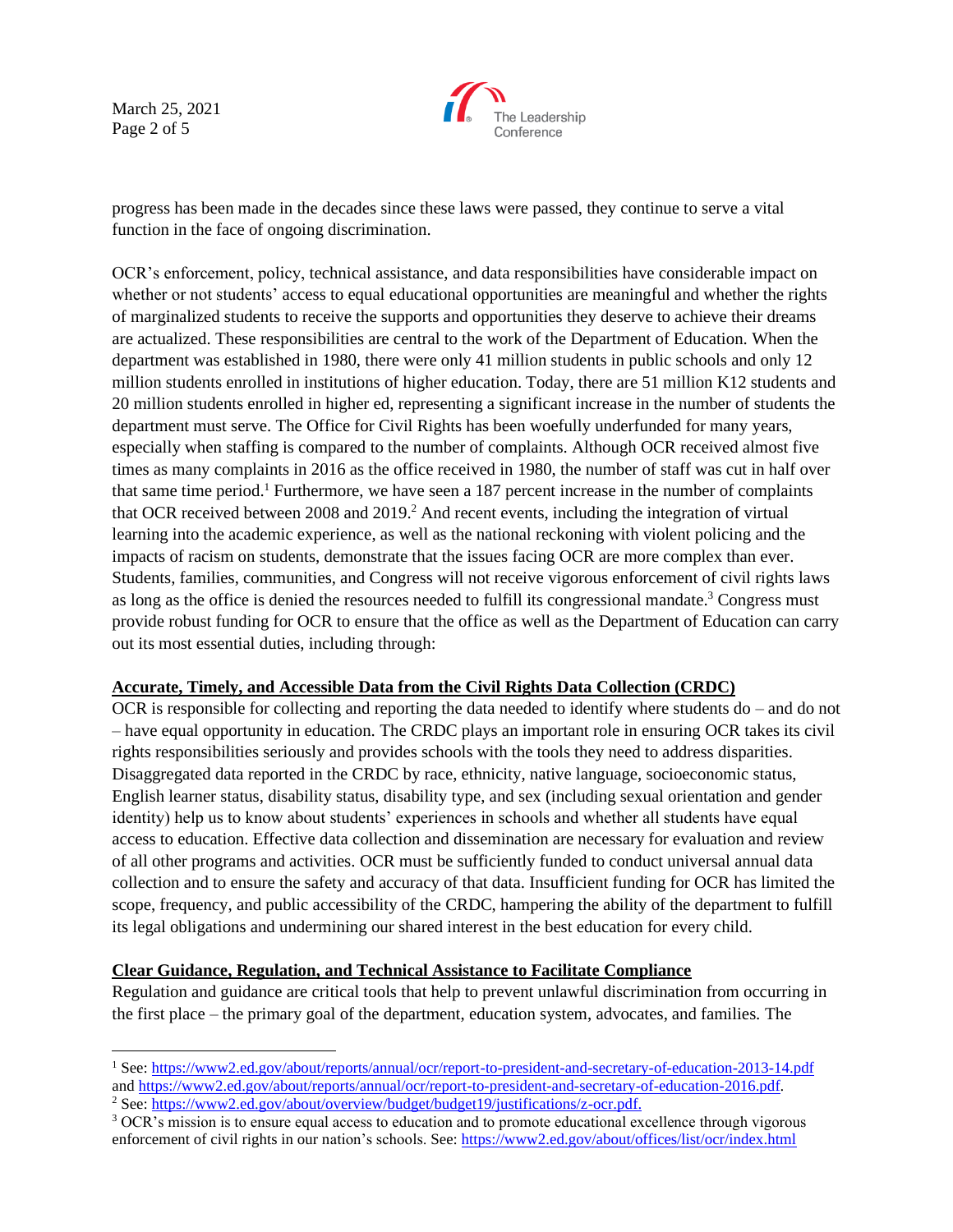March 25, 2021 Page 3 of 5



department is charged with issuing clarifying civil rights policy guidance and regulations to implement the laws under its jurisdiction and to provide other technical assistance to support schools, districts, and states in meeting their obligations to students and families. This policy work must be informed by extensive engagement and collaboration with stakeholders, especially marginalized students, families, and those who advocate with and for them, as well as research and evidence-based practices. OCR must have the necessary resources to provide substantial training and technical assistance to ensure that laws are implemented effectively and students are served equitably. In recent years, we have seen a failure to provide the support necessary to protect students from discrimination, and even policy actions that actively undermine legal protections. The previous administration's attacks on students' civil rights in schools included the recission of guidance such as those that explained schools' responsibilities to transgender students and survivors of sexual violence under Title IX, explained schools' responsibilities to students of color in the context of school discipline under Title VI, and supported K12 and higher education institutions' pursuit of diversity under Title VI. That administration also scaled back systemic investigations of discrimination, promulgated a Title IX regulation limiting schools' obligation to address sexual harassment and expanding the scope of religious exemptions, and changed the Case Processing Manual to limit families' access to justice. Children and families deserve both words and actions by the department that respond to their concerns, protect their rights, and follow the law.

## **Thorough and Expeditious Responses to Complaints of Discrimination and Compliance Reviews**

OCR has an obligation to ensure justice, thoroughly and expeditiously, for students who report discrimination on the bases of race, color, national origin, sex (including sexual orientation, gender identity, and pregnancy or parenting status), disability, and age through the department's complaint process. Similarly, OCR must also pursue proactive compliance reviews to ensure federally funded programs are not discriminating even in instances where complaints have not yet been filed. The communities with and for whom we work deserve to have OCR firmly uphold the laws that protect them from discrimination, and all taxpayers deserve the reassurance that federal funds are not being used to discriminate. In recent years, we have seen the previous administration work to dismantle critical protections for some of our most marginalized students – sending the signal that they would not be protected or have their rights enforced. Insufficient funding has been presented for years as the justification for either thorough but protracted or expedient but shallow responses to complaints. OCR needs robust funding and sufficient staff to ensure that students and their families are supported by a department that will not tolerate discrimination and that will work to ensure access to justice for students and their families. Incomplete justice or justice delayed are both justice denied.

As Congress continues to respond to the massive upheaval and disruption to the lives of families and communities across the country, it is vitally important that those who were most marginalized before this current public health crisis and who are bearing the brunt of the crisis itself are at the center of any and all responses – especially with regard to education. Without a doubt, COVID-19 will have lasting effects for many decades to come. There is an opportunity and a responsibility to minimize the harm to the next generation. As we face an opportunity to make decisions that set our students up for success, not just during the pandemic, but for generations to come, we urge you to double the size of the Office for Civil Rights to ensure that the Department of Education is able to fulfill its responsibility to protect the civil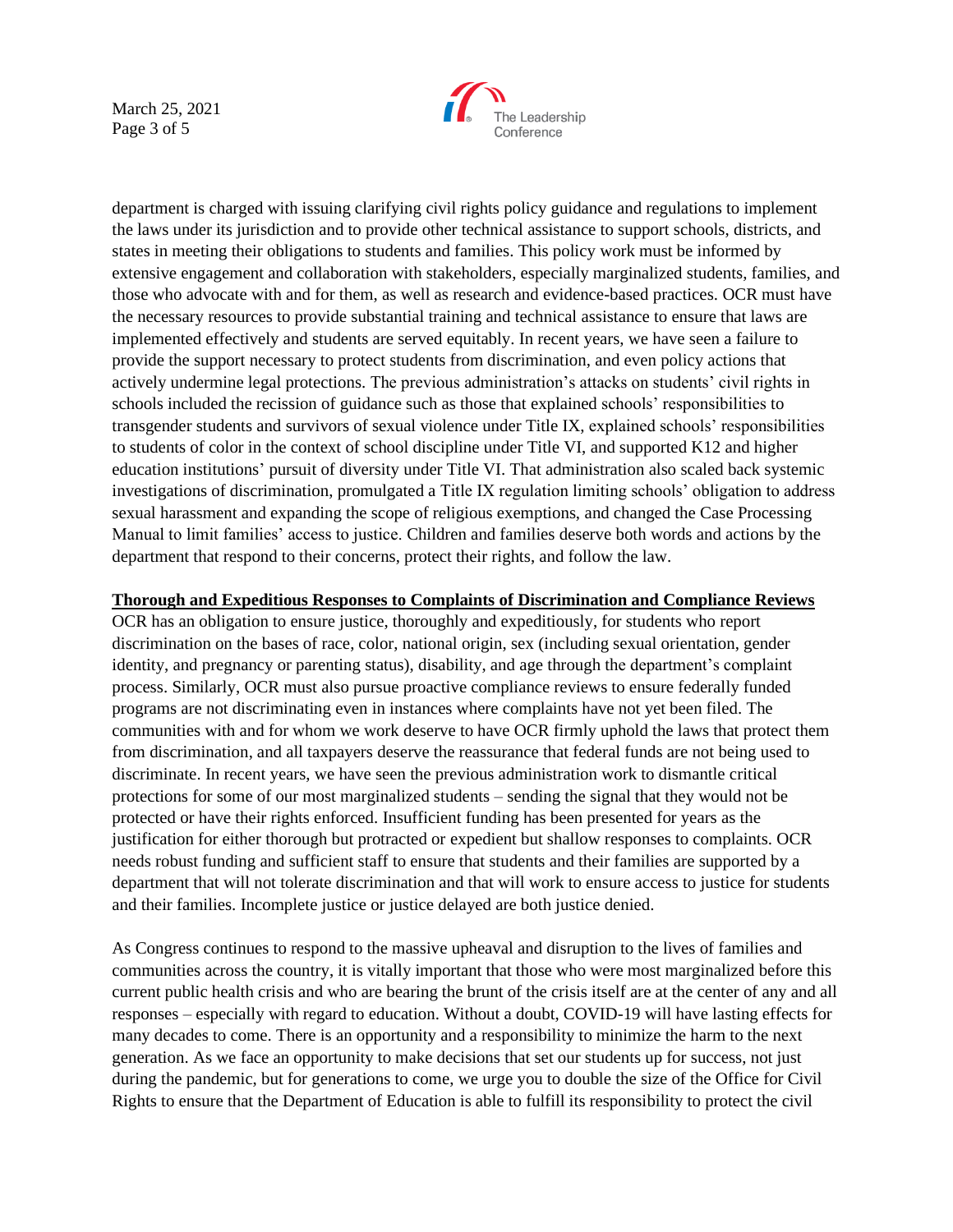March 25, 2021 Page 4 of 5



rights of all students. Please let us know if we can answer any questions or provide any additional information by contacting Arielle Atherley, policy analyst, at Atherley@civilrights.org.

Sincerely,

| The Leadership Conference on Civil and Human Rights          |
|--------------------------------------------------------------|
| Alabama Appleseed Center for Law and Justice                 |
| American Association of Colleges for Teacher Education       |
| <b>American Atheists</b>                                     |
| American Federation of Teachers                              |
| American-Arab Anti-Discrimination Committee (ADC)            |
| <b>Anti-Defamation League</b>                                |
| <b>Appleseed Foundation</b>                                  |
| Asian Americans Advancing Justice   AAJC                     |
| Association on Higher Education And Disability (AHEAD)       |
| <b>ATIXA - Association of Title IX Administrators</b>        |
| Augustus F. Hawkins Foundation                               |
| <b>Autistic Self Advocacy Network</b>                        |
| Bazelon Center for Mental Health Law                         |
| Center for Law and Social Policy (CLASP)                     |
| Center for Pan Asian Community Services, Inc.                |
| <b>Center for Popular Democracy</b>                          |
| Clearinghouse on Women's Issues                              |
| <b>Coalition of Labor Union Women</b>                        |
| Council of Parent Attorneys and Advocates                    |
| <b>Disability Rights Advocates</b>                           |
| <b>Education Law Center - PA</b>                             |
| <b>Educators for Excellence</b>                              |
| <b>Feminist Majority Foundation</b>                          |
| Georgia Rising                                               |
| Girls Inc.                                                   |
| Girls Inc. of Long Island                                    |
| Girls on the Run International                               |
| <b>GIRLSwSTEAM</b>                                           |
| <b>GLSEN</b>                                                 |
| <b>GO-HIGH CORP</b>                                          |
| Hispanic Federation                                          |
| <b>IDRA</b> (Intercultural Development Research Association) |
| <b>Impact Fund</b>                                           |
| Japanese American Citizens League                            |
| Juvenile Law Center                                          |
| Kansas Appleseed Center for Law and Justice                  |
| <b>KIPP</b>                                                  |